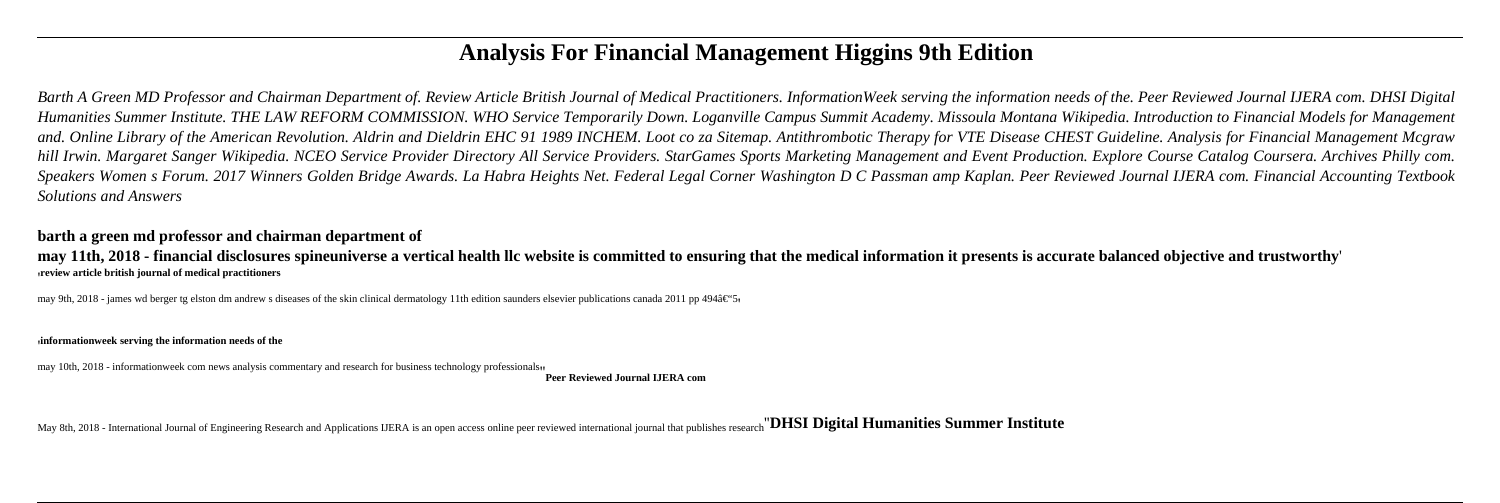May 6th, 2018 - The Digital Humanities Summer Institute at the University of Victoria provides an ideal environment for discussing and learning about new computing technologies and how they are influencing teaching research dissemination and preservation in different disciplines''**THE LAW REFORM COMMISSION**

May 8th, 2018 - The Law Reform Commission Working Paper No 2 â€" 1977 The Law Relating To The Age Of Majority The Age For Marriage And Some Connected Subjects'<sub>WHO SERVICE TEMPORARILY DOWN</sub>

*May 11th, 2018 - Unless noted classes are designed for a full year of study fall amp spring term P rintable instructor info fees here NOTE Class times listed on Schedule below Avoid the crowd*  $\hat{a}\epsilon$ *" try Loganville cla preschool 8th grade at Summit T 38 on Tuesdays*'

MAY 7TH, 2018 - SERVICE TEMPORARILY DOWN THE SERVICE YOU WERE TRYING TO REACH IS TEMPORARILY DOWN WE APOLOGIZE FOR THE INCONVENIENCE AND HOPE TO HAVE IT UP AND RUNNING AGAIN SOON'

May 11th, 2018 - Missoula m  $\acute{E}^a \acute{E}^c$  z uË  $\bullet$  1  $\acute{E}^{\text{TM}}$  listen is a city in the U S state of Montana and is the county seat of Missoula County It is located along the Clark Fork River near its confluences w Blackfoot Rivers in western Montana and at the convergence of five mountain ranges thus is often described as the hub of five valleys'

### '*Loganville Campus Summit Academy*

### '**Missoula Montana Wikipedia**

### '**Introduction To Financial Models For Management And**

May 14th, 2017 - Amazon Com Introduction To Financial Models For Management And Planning Second Edition 9781498765039 James R Morris John P Daley Books'

### '**Online Library of the American Revolution**

May 8th, 2018 - Links to online books and articles relating to the American Revolution 1775 1783 generally and to the Southern Campaign specifically'

#### '**aldrin and dieldrin ehc 91 1989 inchem**

may 8th, 2018 - international programme on chemical safety environmental health criteria 91 aldrin and dieldrin this report contains the collective views of an international group of experts and does not necessarily repres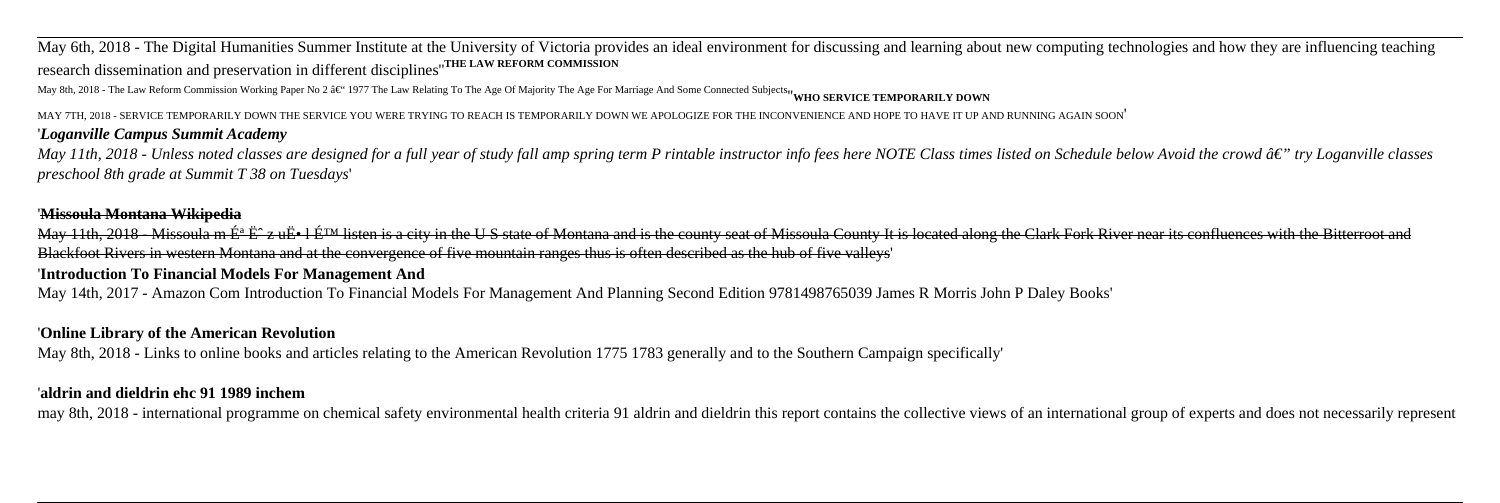the decisions or the stated policy of the united nations environment programme the international labour organisation or the world''**Loot co za Sitemap** May 9th, 2018 - 9781844777617 1844777618 How to Keep Houseplants Alive and Healthy Buying Growing and Displaying Plants in Your Home Peter McHoy 9780981537856 0981537855 The Campaign in Tirah 1897 1898 H D Hutchinson''**antithrombotic therapy for vte disease chest guideline**

**may 8th, 2018 - note on shaded text in this guideline shaded text with an asterisk shading appears in pdf only indicates recommendations that are newly added or have been changed since the publication of antithrombotic therapy for vte disease antithrombotic therapy and prevention of thrombosis 9th edition american college of chest physicians evidence**'

# MAY 10TH, 2018 - MARGARET HIGGINS SANGER BORN MARGARET LOUISE HIGGINS SEPTEMBER 14 1879 – SEPTEMBER 6 1966 ALSO KNOWN AS MARGARET SANGER SLEE WAS AN **AMERICAN BIRTH CONTROL ACTIVIST SEX EDUCATOR WRITER AND NURSE**'

'**analysis for financial management mcgraw hill irwin**

may 11th, 2018 - analysis for financial management mcgraw hill irwin series in finance insurance and real estate 11th edition'

## '**MARGARET SANGER WIKIPEDIA**

# '**NCEO SERVICE PROVIDER DIRECTORY ALL SERVICE PROVIDERS**

# MAY 8TH, 2018 - THE NCEO SERVICE PROVIDER DIRECTORY THE NCEO SERVICE PROVIDER DIRECTORY IS A SEARCHABLE MAPPABLE DATABASE OF NCEO MEMBERS WHO PROVIDE PROFESSIONAL SERVICES RELATED TO EMPLOYEE OWNERSHIP''**stargames sports marketing management and event production**

may 9th, 2018 - stargames llc is a fully integrated sports marketing management and entertainment company based outside of boston ma now in its 16th year stargames represents current and former professional athletes produc

#### live and made for' '*EXPLORE COURSE CATALOG COURSERA*

*MAY 6TH, 2018 - COURSERA PROVIDES UNIVERSAL ACCESS TO THE WORLD'S BEST EDUCATION PARTNERING WITH TOP UNIVERSITIES AND ORGANIZATIONS TO OFFER COURSES ONLINE*''

# **Archives**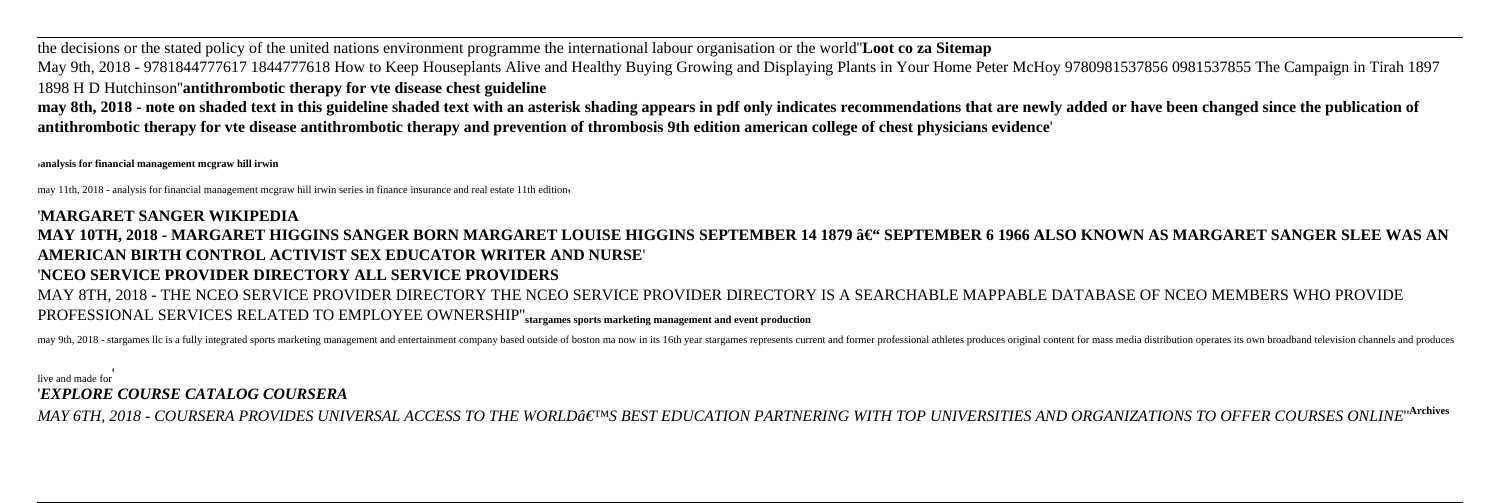#### **Philly com**

May 11th, 2018 - Archives and past articles from the Philadelphia Inquirer Philadelphia Daily News and Philly com

#### '*Speakers Women s Forum*

*May 11th, 2018 - A feminist advocate and communicator Lori has a decade of experience promoting the health and rights of women and girls in the U S and globally*''**2017 Winners Golden Bridge Awards** May 7th, 2018 - Being selected for the Golden Bridge Award is an honor towards Javelin Networks Innovation and commitment to address the significant cyber problem of credential theft and lateral movement said Greg Fitzgerald COO Javelin Networks''**La Habra Heights Net**

May 10th, 2018 - Welcome To La Habra Heights Net News Information Amp Analysis On The City And The Issues Established 1999'

#### '**Federal Legal Corner Washington D C Passman amp Kaplan**

May 11th, 2018 - Federal Legal Corner Articles Finding of Discrimination Upheld Wednesday November 27 2013 In Debra Meachum and Teresa Abbott v Social Security Administration EEOC Appeal No 0720120003 September 9 2013 the EEOC found that the findings of an administrative judge that the complainants had been subjected to discrimination and harassment'

### '**Peer Reviewed Journal IJERA com**

May 8th, 2018 - International Journal of Engineering Research and Applications IJERA is an open access online peer reviewed international journal that publishes research'

#### '**Financial Accounting Textbook Solutions and Answers**

May 11th, 2018 - Financial Accounting textbook solutions and answers from Chegg Get help now'